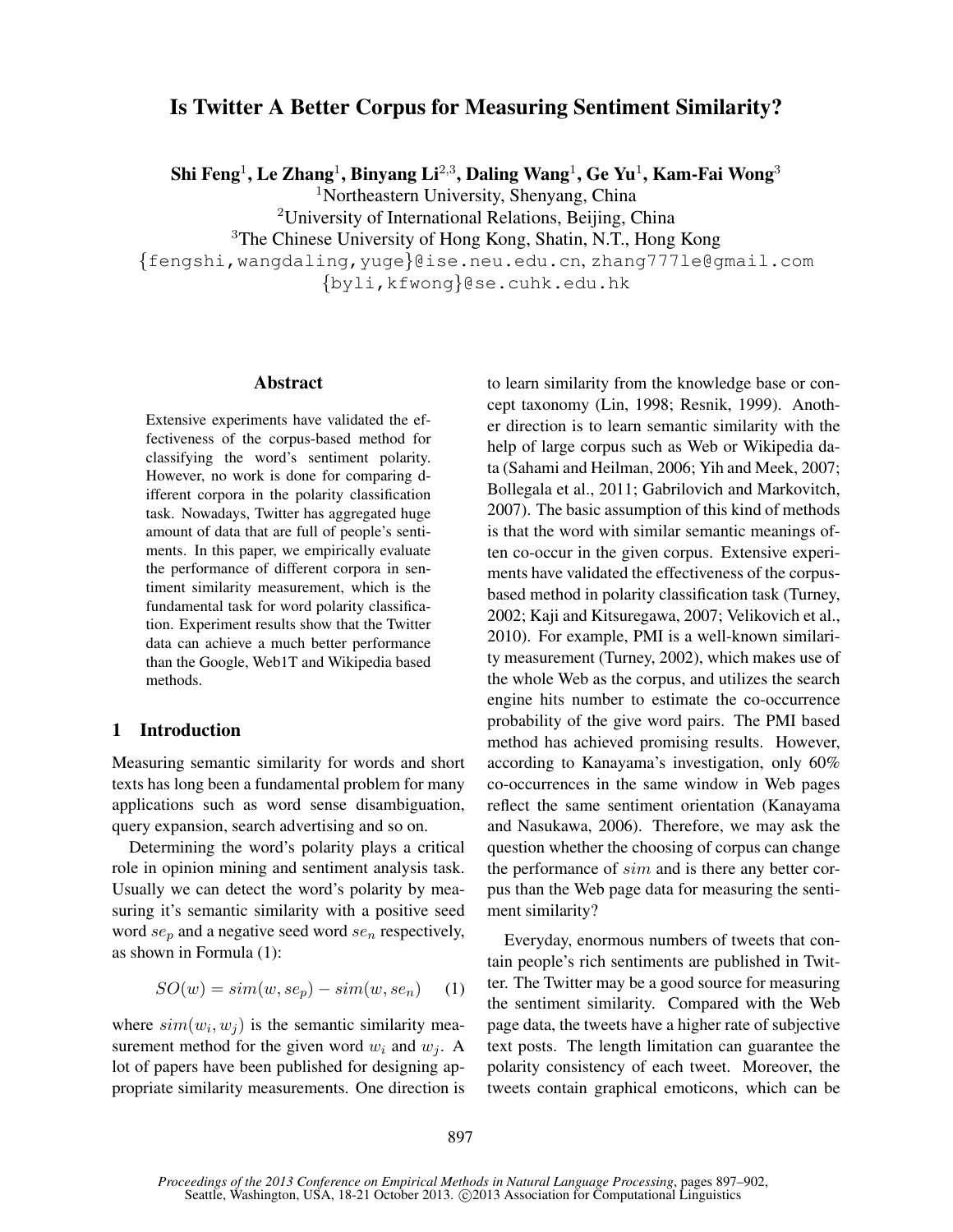considered as natural sentiment labels for the corresponding tweets in Twitter. In this paper, we attempt to empirically evaluate the performance of different corpora in sentiment similarity measurement task. As far as we know, no work is done on this topic.

# 2 The Characteristics of Twitter Data

As the world's second largest SNS website, at the end of 2012 Twitter had aggregated more than 500 million registered users, among which 200 million were active users . More than 400 million tweets are posted every day.

Several examples of typical posts from Twitter are shown below.

(1) *She had a headache and feeling light headed with no energy.* :(

(2) *@username Nice work! Looks like you had a fun day. I'm headed there Sat or Sun.* :)

(3) *I seen the movie on Direc Tv. I ordered it and I really liked it. I can't wait to get it for blu ray! Excellent work Rob!*

We observe that comparing with the other corpus, the Twitter data has several advantages in measuring the sentiment similarity.

Large. Users like to record their personal feelings and talk about the trend topics in Twitter (Java et al., 2007; Kwak et al., 2010). So there are huge amount of subjective texts with various topics generated in the millions of tweets everyday. Further more, the flexible Twitter API makes these data easy to access and collect.

Length Limitation. Twitter has a length limitation of 140 characters. Users have limited space to express their feelings. So the sentiments in tweets are usually concise, straightforward and polarity consistent.

Emoticons. Users tend to utilize emoticons to emphasize their sentiment feelings. According to the statistics, about 8.1% tweets contain at least one emoticon (Yang and Leskovec, 2011). Since the tweets have the length limitation, the sentiments expressed in these short texts are usually consistent with the embedded emoticons, such as the word *fun* and *headache* in above examples.

In addition to the above advantages, there are also some disadvantages for measuring sentiment similarity using Twitter data. The spam tweets that caused by advertisements may add noise and bias during the similarity measurement. The short length may also bring in lower co-occurrence probability of words. Some words may not co-occur with each other when the corpus is small. These disadvantages set obstacles for measuring sentiment similarity by using Twitter data as corpus. In the experiment section, we will see if we can overcome these drawbacks and get benefit from the advantages of Twitter data.

# 3 The Corpus-based Sentiment Similarity **Measurements**

The intuition behind the corpus-based semantic similarity measuring method is that the words with similar meanings tend to co-occur in the corpus. Given the word  $w_i$ ,  $w_j$ , we use the notation  $P(w_i)$  to denote the occurrence counts of word  $w_i$  in the corpus C.  $P(w_i, w_j)$  denotes the co-occurrence counts of word  $w_i$  and  $w_j$  in C. In this paper we employ the corpus-based version of the three well-known similarity measurements: Jaccard, Dice and PMI.

$$
CorpusJaccard(w_i, w_j)
$$
  
= 
$$
\frac{P(w_i, w_j)}{P(w_i) + P(w_j) - P(w_i, w_j)}
$$
 (2)

$$
CorpusDice(w_i, w_j) = \frac{2 \times P(w_i, w_j)}{P(w_i) + P(w_j)} \tag{3}
$$

$$
CorpusPMI(w_i, w_j) = \log_2(\frac{\frac{P(w_i, w_j)}{N}}{\frac{P(w_i)}{N} \frac{P(w_j)}{N}})
$$
 (4)

In Formula  $(4)$ , N is the number of documents in the corpus  $C$ . The above similarity measurements may have their own strengths and weaknesses. In this paper, we utilize these classical measurements to evaluate the quality of the corpus in polarity classification task.

Google is the world's largest search engine, which has indexed a huge number of Web pages. Using the extreme large indexed Web pages as corpus, Cilibrasi and Vitanyi (2007) presented a method for measuring similarity between words and phrases based on information distance and Kolmogorov complexity. The search result page counts of Google were utilized to estimate the occurrence frequencies of the words in the corpus. Suppose  $w_i$ ,  $w_j$  represent the candidate words, the Normalized Google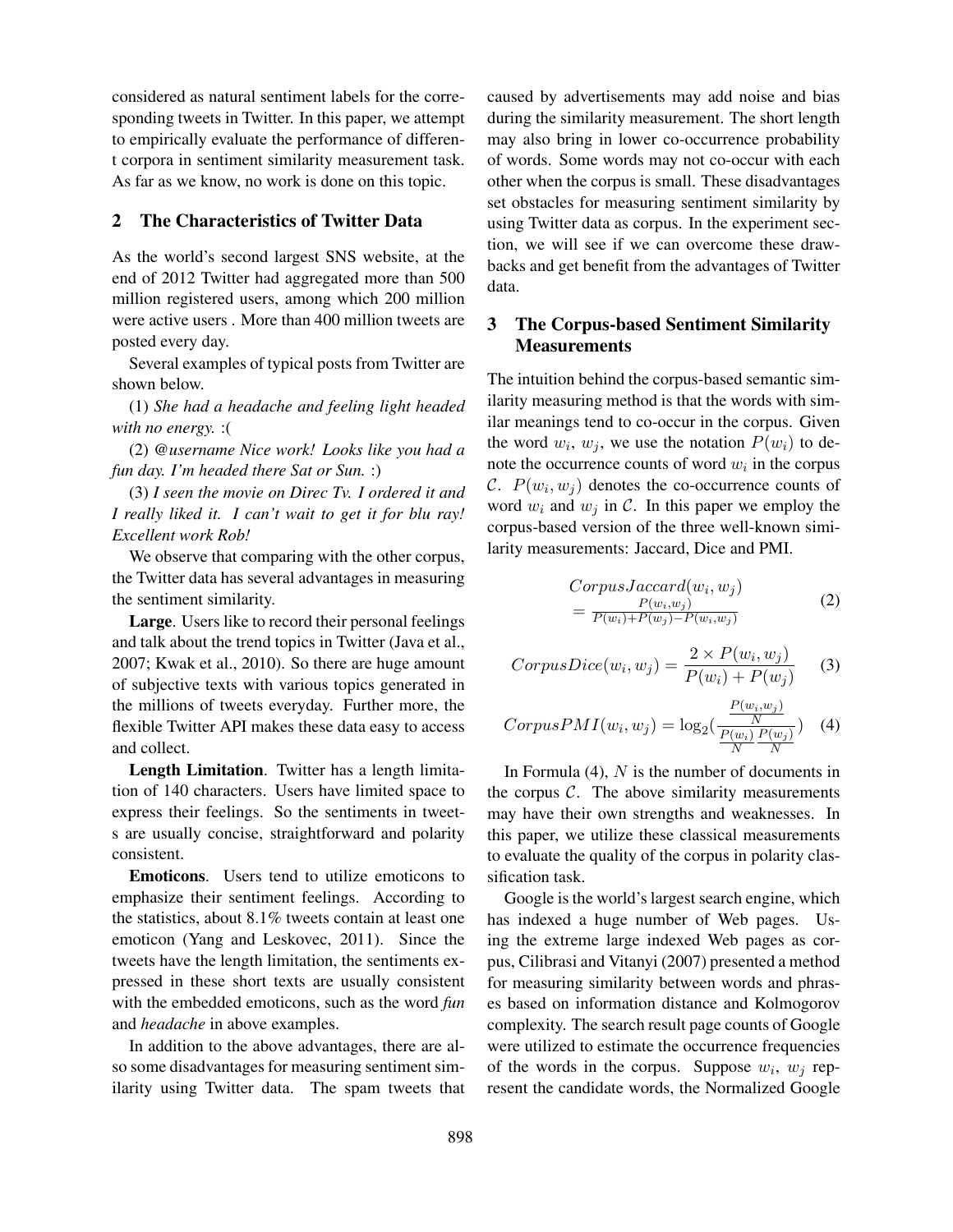Distance is defined as:

$$
NGD(w_i, w_j) =
$$
  
\n
$$
\frac{\max\{\log P(w_i), \log P(w_j)\} - \log P(w_i, w_j)}{\log N - \min\{\log P(w_i), \log P(w_j)\}}
$$
 (5)

where  $P(w_i)$  denotes page counts returned by Google using  $w_i$  as keyword;  $P(w_i, w_j)$  denotes the page counts by using  $w_i$  and  $w_j$  as joint keywords; N is the number of Web pages indexed by Google. Cilibrasi and Vitanyi have validated the effectiveness of Google distance in measuring the semantic similarity between concept words.

Based on the above formulas, we compare the Twitter data with the Web and Wikipedia data as the similarity measurement corpus. Given a candidate word  $w$ , we firstly measure its sentiment similarity with a positive seed word and a negative seed word respectively in Formula (1), and the difference of  $sim$  is used to further detect the polarity of  $w$ . The above four similarity measurements serve as sim with Web, Wikipedia and Twitter data as corpus. Turney (2002) chose *excellent* and *poor* as seed words. However, using isolated seed words may cause the bias problem. Therefore, we further select two groups of seed words that are lack of sensitivity to context and form a positive seed set  $PS$  and a negative seed set  $NS$  (Turney, 2003). The Formula (1) can be rewritten as:

$$
\overline{SO}(w) = \sum_{se_p \in PS} sim(w, se_p) - \sum_{se_n \in NS} sim(w, se_n) \quad (6)
$$

Based on the Formula(6) and the sentiment seed words, we can measure the sentiment polarity of the given candidate words.

# 4 Experiment

#### 4.1 Experiment Setup

Corpus Preparing. The Twitter corpus corresponds to the *476 million Twitter tweets* (Yang and Leskovec, 2011), which includes over 476 million Twitter posts from 20 million users, covering a 7 month period from June 1, 2009 to December 31, 2009. We filter out the non-English tweets and the spam tweets that have only few words with URLs. The tweets that contain three or more trending topics are also removed. Finally, we construct the Twitter corpus that consists of 266.8 million English tweets. For calculating page counts in Web data, the candidate words were launched to Google from February 2013 to April 2013. We also conduct the experiments on the Google Web 1T data that consists of Google n-gram counts (frequency of occurrence of each n-gram) for  $1 \leq n \leq 5$  (Brants and Franz, 2006). The Web 1T data provides a nice approximation to the word co-occurrence statistics in Web pages in a predefined window size  $(1 \le n \le 5)$ . For example, the 5 gram Web1T data means the cooccurrence window size is 5. The English Wikipedia dump  $<sup>1</sup>$  we used was extracted at the end of March</sup> 2013, which contained more than 13 million articles. We extracted the plain texts of the Wikipedia data as the training corpus for the Formula (6).

Evaluation Method. Two well-know sentiment lexicons are utilized as gold standard for polarity classification task. The statistics of Liu's sentiment lexicon (Liu et al., 2005) and MPQA subjectivity lexicon (Wilson et al., 2005) are shown in Table 1. For each word  $w$  in the lexicons, we employ the Formula (6) to calculate the word's polarity using different corpora. If  $\overline{SO}(w) > 0$ , the word w is classified into the positive category. Otherwise if  $\overline{SO}(w) < 0$ , it is classified into the negative category. The accuracy of the classification result is used to measure the quality of the corpus.

|      | Positive# | Negative# |
|------|-----------|-----------|
| Liu  | 2,006     | 4,783     |
| MPOA | 2,304     | 4.153     |

Table 1: Lexicon size

#### 4.2 Experiment Results

Firstly, we chose the seed words *excellent* and *poor* as Turney's (2002) settings. The polarity classification accuracies are shown in Table 2.

In Table 2, Google, Web1T, Wikipedia, Twitter represent the corpora that used in the experiment; CJ, CD, CP, GD represent the Formula (2) to Formula (5) respectively. We can see from the Table 2 that the Twitter based method can achieve the best performance. The rich sentiment information and

<sup>1</sup> http://en.wikipedia.org/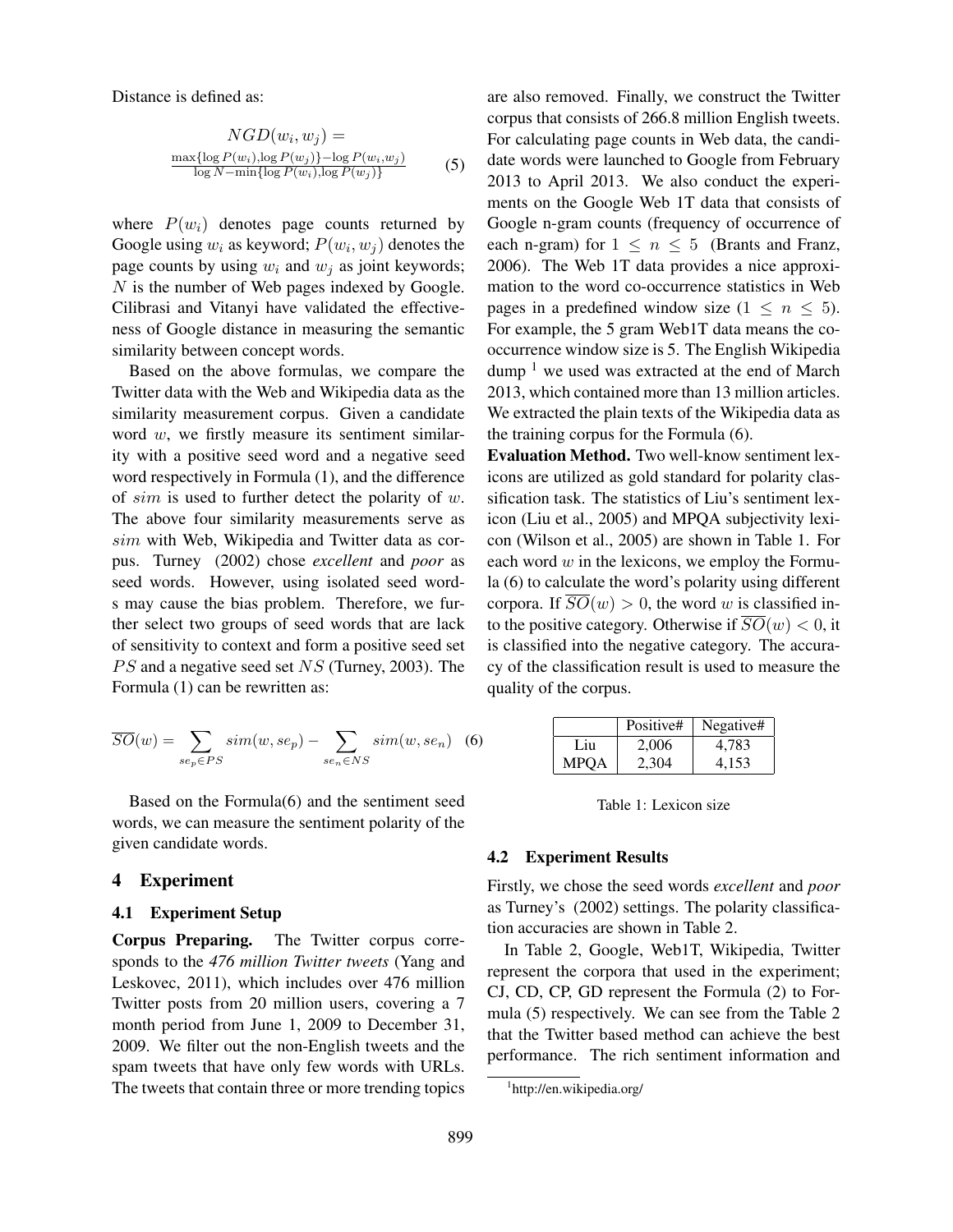| Lexicon     | Corpus      | CJ     | CD     | CP     | GD     |
|-------------|-------------|--------|--------|--------|--------|
|             | Google      | 0.5116 | 0.5117 | 0.5064 | 0.5076 |
|             | Web1T-5gram | 0.3903 | 0.3903 | 0.3897 | 0.3864 |
| Liu         | Web1T-4gram | 0.3771 | 0.3771 | 0.3772 | 0.3227 |
|             | Wikipedia   | 0.5280 | 0.5280 | 0.5350 | 0.5412 |
|             | Twitter     | 0.5567 | 0.5567 | 0.5635 | 0.5635 |
|             | Google      | 0.4897 | 0.4890 | 0.4891 | 0.4864 |
|             | Web1T-5gram | 0.3843 | 0.3843 | 0.3837 | 0.3783 |
| <b>MPOA</b> | Web1T-4gram | 0.3729 | 0.3729 | 0.3714 | 0.3225 |
|             | Wikipedia   | 0.5181 | 0.5181 | 0.5380 | 0.5344 |
|             | Twitter     | 0.5421 | 0.5421 | 0.5493 | 0.5494 |

Table 2: Polarity classification accuracies using *excellent* and *poor* as seed words

| Lexicon     | Corpus      | CI     | CD     | CP                  | GD     |
|-------------|-------------|--------|--------|---------------------|--------|
|             | Google      | 0.4859 | 0.4936 | 0.4884              | 0.5060 |
|             | Web1T-5gram | 0.5785 | 0.5785 | 0.3963              | 0.5782 |
| Liu         | Web1T-4gram | 0.5766 | 0.5766 | 0.3872              | 0.5775 |
|             | Wikipedia   | 0.6226 | 0.6225 | 0.5957              | 0.6145 |
|             | Twitter     | 0.6678 | 0.6678 | 0.6917              | 0.6457 |
|             | $Twitter^+$ | 0.6921 | 0.6921 | 0.7273              | 0.6599 |
|             | Google      | 0.5108 | 0.5225 | $0.5\overline{735}$ | 0.5763 |
|             | Web1T-5gram | 0.5737 | 0.5737 | 0.4225              | 0.5718 |
| <b>MPOA</b> | Web1T-4gram | 0.5749 | 0.5749 | 0.3329              | 0.4797 |
|             | Wikipedia   | 0.6086 | 0.6085 | 0.5773              | 0.5985 |
|             | Twitter     | 0.6431 | 0.6431 | 0.6671              | 0.6253 |
|             | $Twitter^+$ | 0.6665 | 0.6665 | 0.7001              | 0.6383 |

Table 3: Polarity classification accuracies using the seed word groups

natural window size (140 characters) have a positive impact on determining the word's polarity. The Google based method gets a lower accuracy, this may be due to the length of Web documents which can not usually guarantee the semantic consistency in the returned data. Even though two words appear in one page (returned by Google), they might not be semantically related. Furthermore, the Google based method is time-consuming, because we have to periodically send queries in order to avoid being blocked by Google. The Web1T based method gets a much worse accuracy. After detailed analysis, we find that although the small window size (4 or 5) can guarantee the semantic consistency, the short length also brings in lower co-occurrence probability. Statistics show that about 38%  $\overline{SO}$  values are zero when using Web1T corpus. Due to the short length, the Twitter data also suffers from the low co-occurrence problem.

To tackle the low co-occurrence problem, the seed word sets are selected as Turney's (2003) settings. The positive word set *PS*={*good, nice, excellent, positive, fortunate, correct, superior*} and negative word set *NS* = {*bad, nasty, poor, negative, unfortunate, wrong, inferior*} for the Formula (6). These seed words have been verified to be effective in Turney's paper for polarity classification. The experiment results are shown in Table 3.

Table 3 shows that the performance of Twitter corpus is much improved since the multiple seed words alleviate the problem of low co-occurrence probability in tweets. Generally, when using the seed word groups the Twitter can achieve a much better performance than all the other corpora. The improvements are statistically significant (p-value  $< 0.05$ ).

We further add the emoticons  $\cdot$ :)' and  $\cdot$ :(' into the seed word groups, denoted by Twitter $^+$  in Table 3. The emoticons are natural sentiment labels. We can see that the performances are further improved by considering emoticons as seed words. The above experiment results have validated the effectiveness of Twitter data as a better corpus for measuring the sentiment similarity. The results also reveal the potential usefulness of Twitter corpus in semantic similarity measurement.

# 5 Related Work

Detecting the polarity of words is the fundamental problem for most of sentiment analysis tasks (Hatzivassiloglou and McKeown, 1997; Pang and Lee, 2007; Feldman, 2013).

Many methods have been proposed to measure the words' or short texts similarity based on large corpus (Sahami and Heilman, 2006; Yih and Meek, 2007; Gabrilovich and Markovitch, 2007). Bollegala *et al*. (2011) submitted the word to the search engine, and the related result pages were employed to represent the meaning of the original word. Mihalcea *et al*. (2006) proposed a method to measure the semantic similarity of words or short texts, considering both corpus-based and knowledge-based information. Although the previous algorithms have achieved promising results, there are no work done on evaluating the quality of different corpora.

Mohtarami *et al*. (2012; 2013a; 2013b) introduced the concept of sentiment similarity, which was considered as different from the traditional semantic similarity, and more focused on revealing the underlying sentiment relations between words. Mo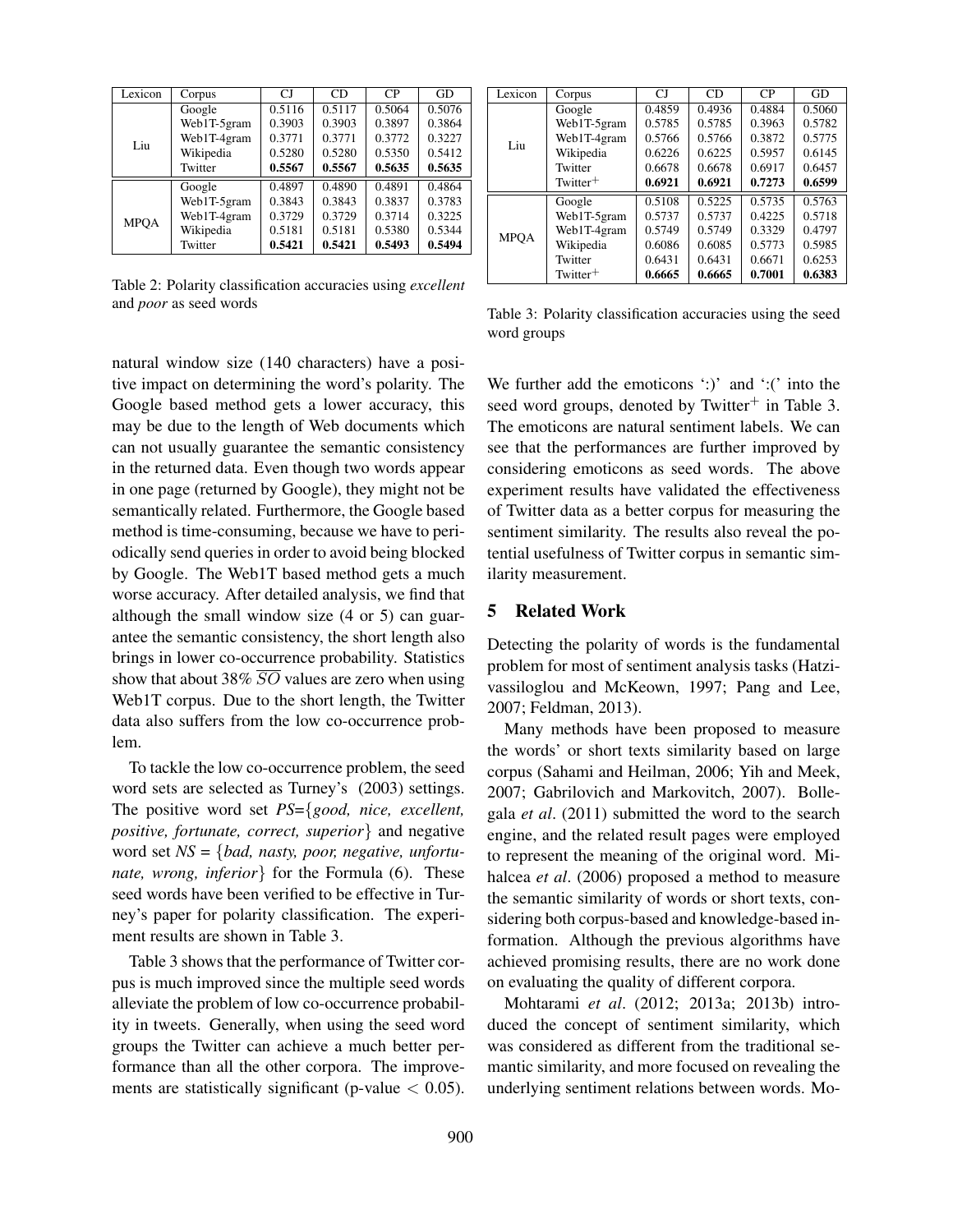htarami *et al*. (2013b) proposed a hidden emotional model to calculating the sentiment similarity of word pairs. However, the impact of the different corpora is not considered for this task.

Mohammad *et al*. (2013) generated wordsentiment association lexicons from Tweets with the help of hashtags and emoticons. Pak and Paroubek (2010) collected tweets with happy and sad emoticons as training corpus, and built sentiment classifier based on traditional machine learning methods. Brody and Diakopoulos (2011) showed that lengthening was strongly associated with subjectivity and sentiment in tweets. Davidov *et al*. (2010) treated 50 Twitter tags and 15 smileys as sentiment labels and a supervised sentiment classification framework was proposed to classify the tweets. The previous literatures have showed that the emoticons can be treated as natural sentiment labels of the tweets.

# 6 Conclusion and Future Work

The quality of corpus may affect the performance of sentiment similarity measurement. In this paper, we compare the Twitter data with the Google, Web1T and Wikipedia data in polarity classification task. The experiment results validate that when using the seed word groups the Twitter can achieve a much better performance than the other corpora and adding emoticons as seed words can further improve the performance. It is observed that the twitter corpus is a potential good source for measuring sentiment similarity between words. In future work, we intend to design new similarity measurements that can make best of the advantages of Twitter data.

# Acknowledgments

This research is partially supported by General Research Fund of Hong Kong (No. 417112) and Shenzhen Fundamental Research Program (J-CYJ20130401172046450). This research is also supported by the State Key Development Program for Basic Research of China (Grant No. 2011CB302200-G), State Key Program of National Natural Science of China (Grant No. 61033007), National Natural Science Foundation of China (Grant No. 61370074, 61100026), and the Fundamental Research Funds for the Central Universities (N120404007).

# References

- Thorsten Brants and Alex Franz. 2006. Web 1t 5-gram version 1. *Linguistic Data Consortium*, ISBN: 1- 58563-397-6, Philadelphia.
- Samuel Brody and Nicholas Diakopoulos. 2011. Cooooooooooooooollllllllllllll!!!!!!!!!!!!!! Using Word Lengthening to Detect Sentiment in Microblogs. In *Proceedings of the 2011 Conference on Empirical Methods in Natural Language Processing*, pages 562–570, Edinburgh, UK, ACL.
- Danushka Bollegala, Yutaka Matsuo, and Mitsuru Ishizuka. 2011. A Web Search Engine-Based Approach to Measure Semantic Similarity between Words. *IEEE Transactions on Knowledge and Data Engineering*, 23(7): 977–990.
- Rudi Cilibrasi and Paul Vitanyi. 2007. The Google Similarity Distance. *IEEE Transactions on Knowledge and Data Engineering*, 19(3): 370–383.
- Dmitry Davidov, Oren Tsur, and Ari Rappoport. 2010. Enhanced Sentiment Learning Using Twitter Hashtags and Smileys. In *Proceedings of the 23rd International Conference on Computational Linguistics*, pages 241– 249, Beijing, China, ACL.
- Ronen Feldman. 2013. Techniques and Applications for Sentiment Analysis. *Communications of the ACM*, 56(4):82–89.
- Evgeniy Gabrilovich and Shaul Markovitch. 2007. Computing Semantic Relatedness Using Wikipedia-based Explicit Semantic Analysis. In *Proceedings of the 20th International Joint Conference on Artificial Intelligence*, pages 1606–1611, Hyderabad, India.
- Vasileios Hatzivassiloglou and Kathleen McKeown. 1997. Predicting the Semantic Orientation of Adjectives. In *Proceedings of the 35th Annual Meeting of the Association for Computational Linguistics*, pages 174–181, Madrid, Spain, ACL.
- Akshay Java, Xiaodan Song, Tim Finin, and Belle L. Tseng. 2007. Why We Twitter: An Analysis of a Microblogging Community. In *Proceedings of the 9th International Workshop on Knowledge Discovery on the Web and 1st International Workshop on Social Networks Analysis*, pages 118–138, San Jose, CA, USA, Springer.
- Nobuhiro Kaji and Masaru Kitsuregawa. Building Lexicon for Sentiment Analysis from Massive Collection of HTML Documents. In *Proceedings of the 2007 Joint Conference on Empirical Methods in Natural Language Processing and Computational Natural Language Learning*, pp. 1075–1083, Prague, Czech Republic, ACL.
- Hiroshi Kanayama and Tetsuya Nasukawa. 2006. Fully Automatic Lexicon Expansion for Domain-oriented